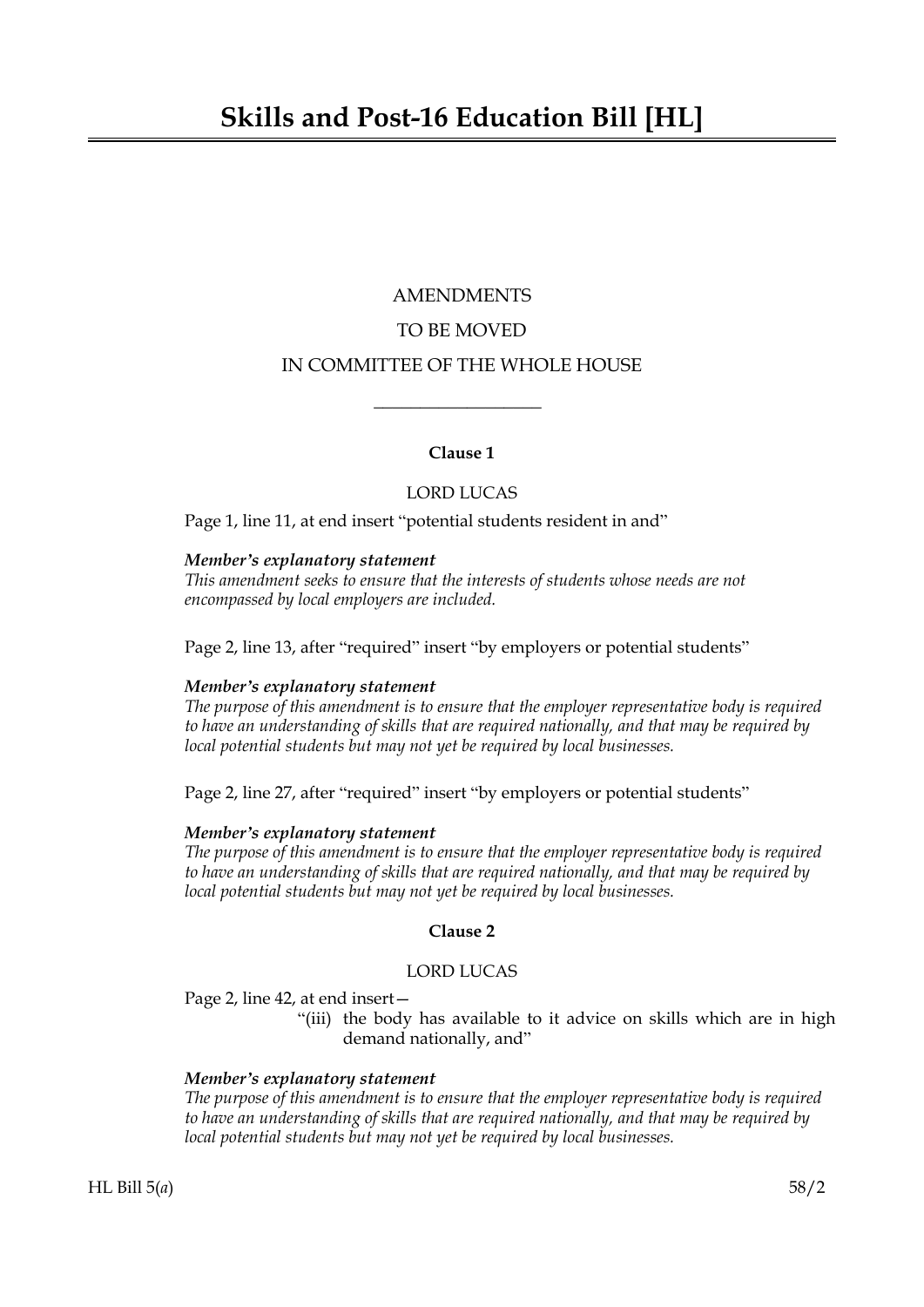# **Clause 5**

## LORD LINGFIELD

Page 5, line 34, at end insert—

"(aa) from time to time review how well the education or training provided by the institution meets the needs of those with special educational needs in its local area, and"

Page 5, line 35, leave out "that review" and insert "those reviews"

Page 5, line 39, leave out "review" and insert "reviews"

Page 6, line 1, leave out "review" and insert "reviews"

### **Clause 17**

#### LORD LUCAS

Page 20, line 22, at end insert—

"and,

- (b) by reference to—
	- (i) the degree to which the mental health and wellbeing of persons who undertake a higher education course with the institution are sustained and improved while they are attending the institution;
	- (ii) the quality improvement and response to mental health crises among persons who undertake a higher education course with the institution;
	- (iii) the pastoral and academic care of students attending the institution.
- (5A) In this section "quality improvement" has the same meaning as in the report by The King's Fund, *Quality improvement in mental health*, published in 2017."

#### *Member's explanatory statement*

*The purpose of this amendment is to ensure that higher education institutions should be evaluated on the basis of their care for students as well as purely academic measures.*

Page 20, line 23, leave out from "publish" to "applicable" in line 25 and insert "minimum levels in relation to measures of student outcomes which all institutions to whom the measures are"

## *Member's explanatory statement*

*This amendment aims to allow for more than one measure that institutions are expected to meet.*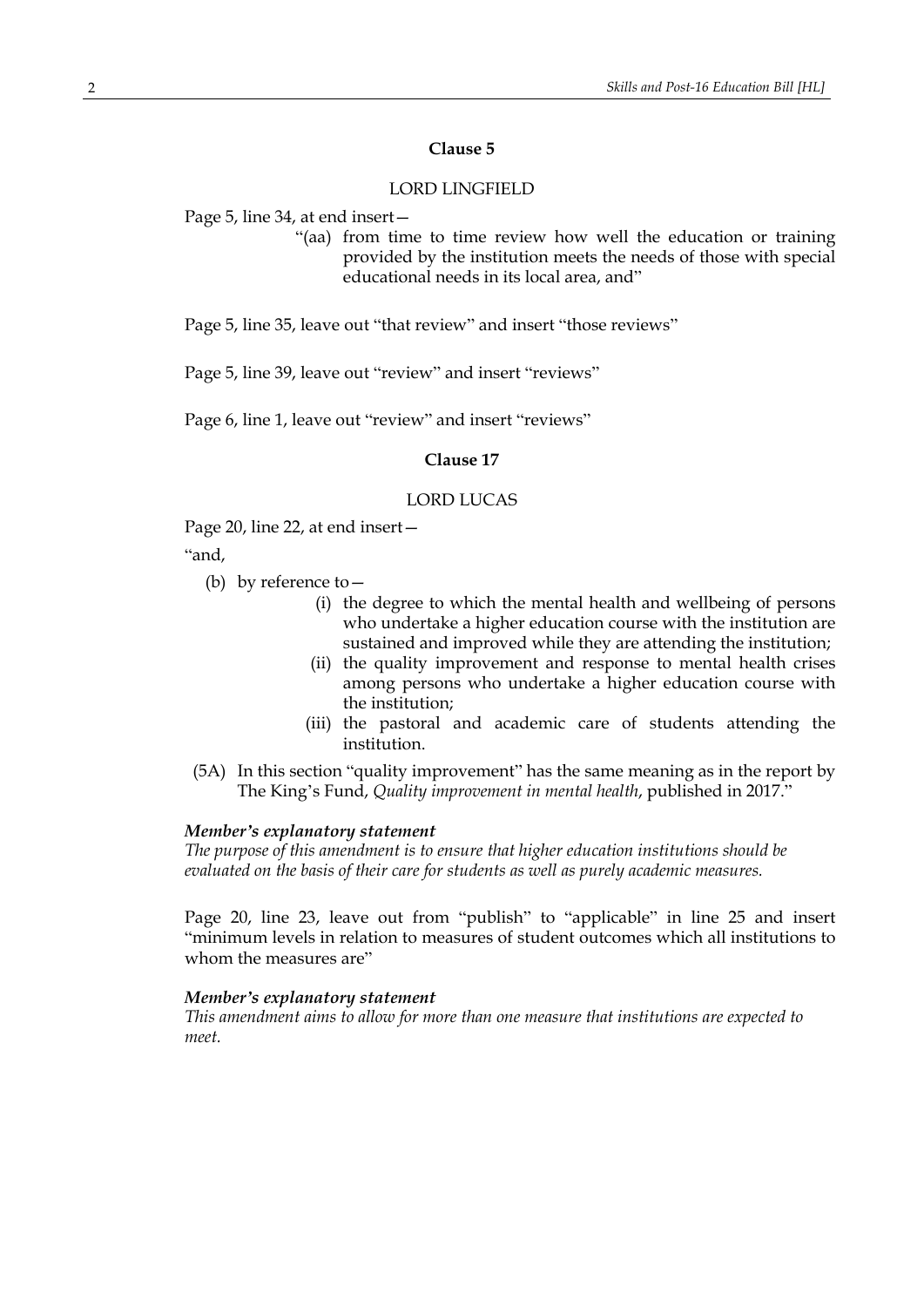# **After Clause 25**

# LORD STOREY

Insert the following new Clause—

#### **"Offence to provide or advertise cheating services**

- (1) A person commits an offence if the person provides, offers to provide or arranges for a third person to provide an academic cheating service to a student enrolled with a further, higher or post-16 education provider on—
	- (a) a course of study at such an education provider in the United Kingdom, or
	- (b) an overseas course of study provided at such an education provider in the United Kingdom, and

the academic cheating service is for commercial purposes.

(2) A person commits an offence if the person advertises or causes an advertisement to be published, either directly to a student enrolled with a further, higher or post-16 education provider, or through an intermediary."